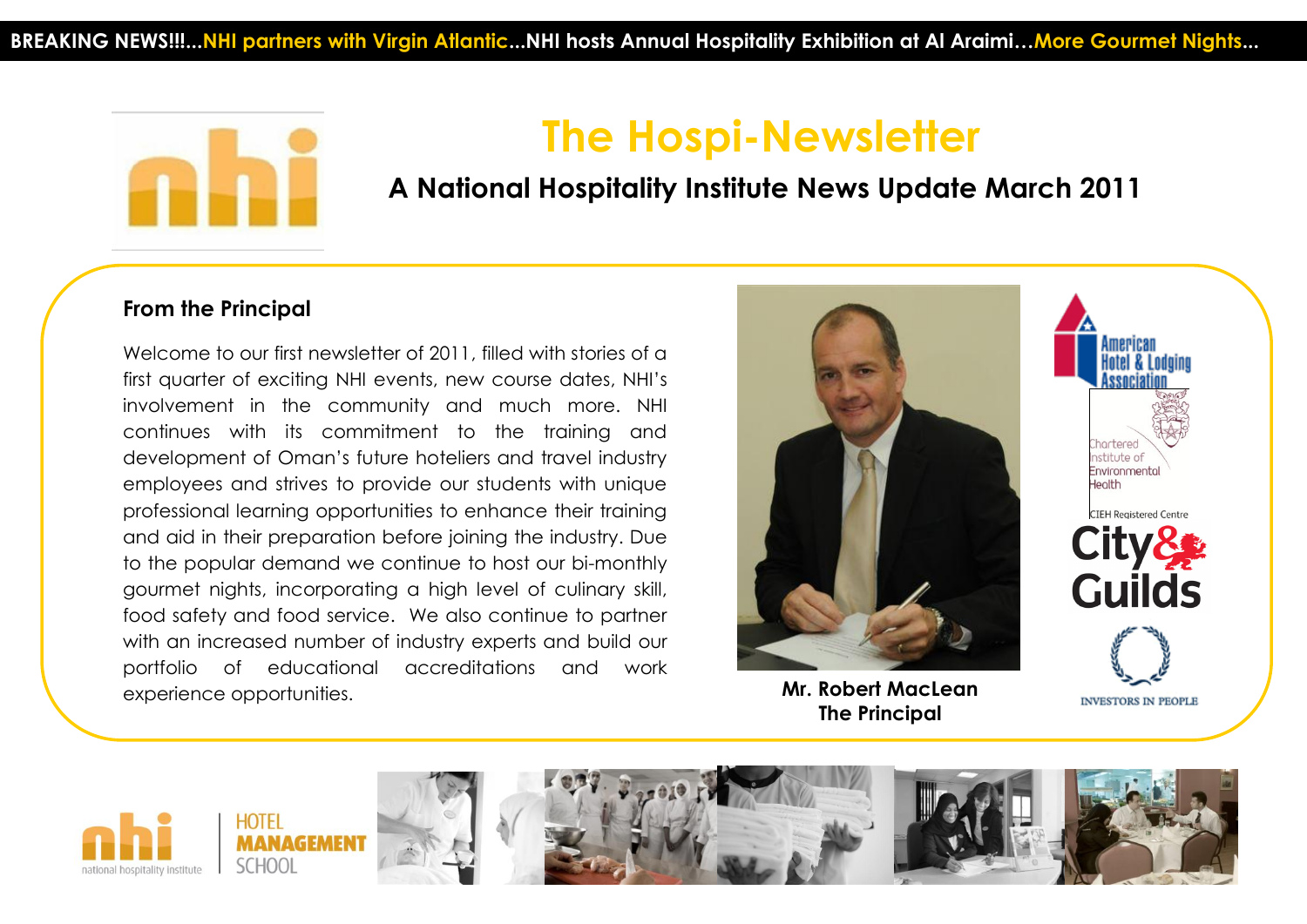



## **Chefs cooking at Shangri-la**

Our chefs group helped out the Shangri-la Hotel for 3 weeks in December 2010 and had the opportunity to prepare and cook a range of international cuisines alongside award winning professional chefs for up to 500 people a night. The chefs worked in the cold kitchen, banquet kitchen, vegetable sanitation and other a-la-carte restaurants. They had to follow the strict rules of the Shangri-La food safety management system and returned to the NHI kitchens with an enhanced professional level of experience, consolidating their food safety education at the institute.

#### $T$  students enjoyed the experience and felt it had given the industry and felt it had given taste of the industry and felt it had given the industry and felt it had given the industry and felt it had given the industry a its expectations of them as chefs once they have completed their training. **Partnership with Virgin Atlantic**

The Gulf Travel School at NHI launched a new partnership with Virgin Atlantic to offer the latest training programmes in airfares, travel and tourism, besides an IATA course on leadership and management. All the programmes are employment focussed and are up to date with the needs of the industry. "The courses are broad based and flexible, offering students a range of study options that are cost effective," said Yugesh Krishnan, instructor for travel and tourism at NHI.



### **Double Success at NHI**

Double Celebrations were in the air for Gulf Travel School at NHI recently as they held a dual celebration. Firstly was the recognition by IATA of NHI being in the top ten IATA centre's in the Middle East region. The award for this was handed over to NHI's training manager Cleon Dias, during the regional IATA conference recently held in Cochin India. Head of training IATA Worldwide Ismail Al Baidhani said "We would like to congratulate NHI for being selected a Top 10 Middle East IATA Authorized Training Center (ATC) for 2011.Your role in developing the human capital of our industry in your country is by reaching out to the next generation of leaders is crucial and IATA strongly recognizes and supports your efforts. We look forward to a strong partnership with NHI for the years to come."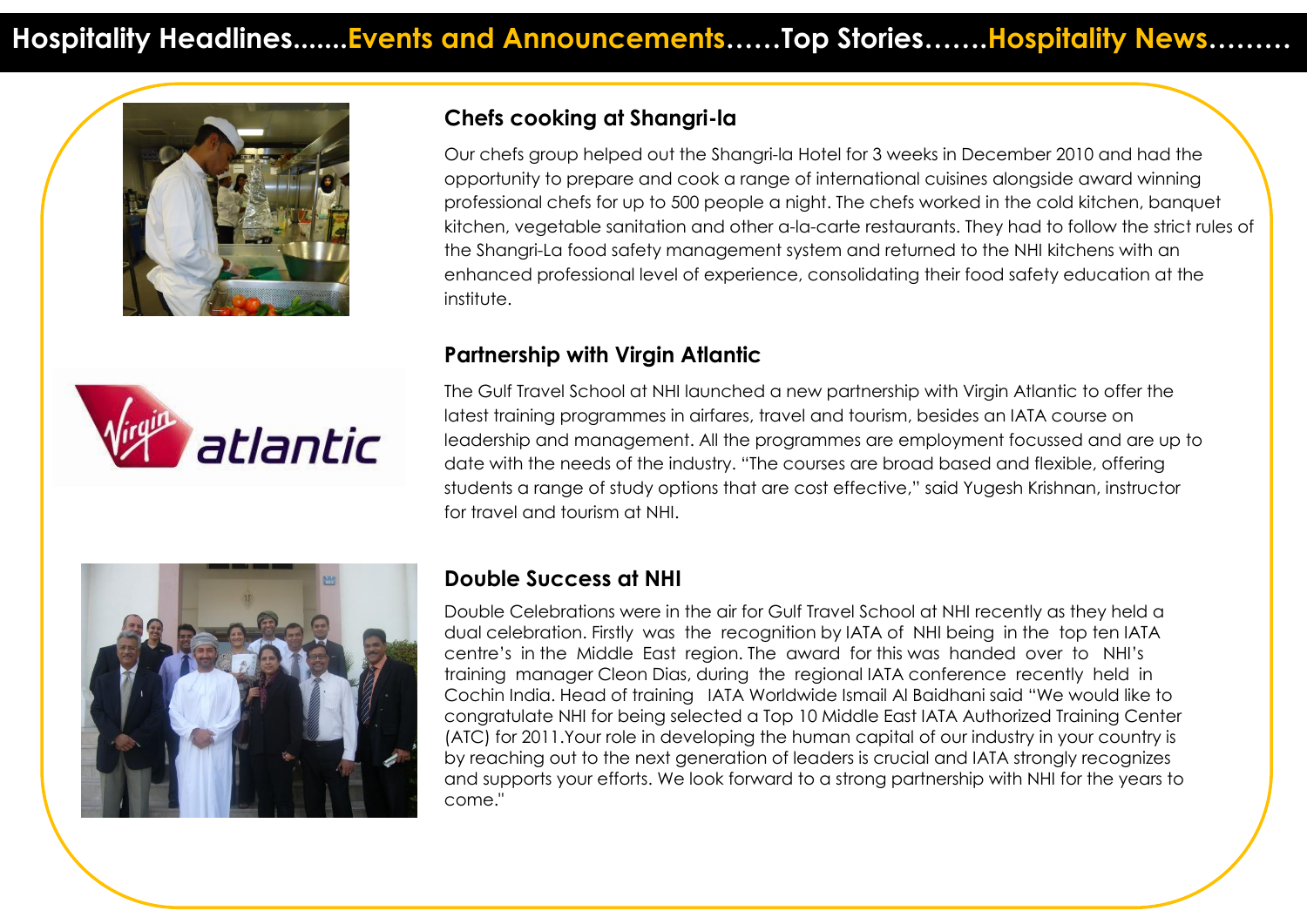

## **Oman Today Restaurant Awards 2010**

#### **nhi | FSA's Aurelia Caccamo and Shabu Thambi judge restaurants on food safety**

From mid of December 2010 to the end of January 2011 NHI's Food Safety Academy instructors Aurelia Caccamo and Shabu Thambi judged 30 restaurants for the Food Safety Award, which is part of the Oman2Day Restaurant Awards. A total of 10 categories, ranging from fine dining to casual, were represented in the sample. The winner was announced on the 24th February 2011 at the Shangri-la, during the Oman2Day Gala Dinner.

Aurelia Caccamo: "The world of gastronomy changes so fast and food safety needs to adapt accordingly, which can be a challenge. Think about the change that Oman has been through in the last 40 years! Many new cuisines have been introduced to the country. I believe that training is key to ensure the safety of food at all food producing and service establishments. If people know, they will change their behaviour; we did not only judge businesses, but also gave advice and discussed important topics."

Shabu Thambi added:" It was great to see that chefs in the industry are keener on food safety than before. The approach towards food safety is changing tremendously and the importance of food safety really matters now. We saw many efforts to achieve higher standards and we could witness the results of all this work."

## **Register now for…**

**AH&LA Hotel Management Diploma** 

**IATA/UFTAA Foundation** 

**Cabin Crew Junior Chefs** 

**CIEH Awards in Food Safety**

…and much more

# **Al Daleh Suites**

**Affordable accommodation in Muscat Now only RO15/night call 24816313 sms 98246267 email businesscentre@nhioman.com**